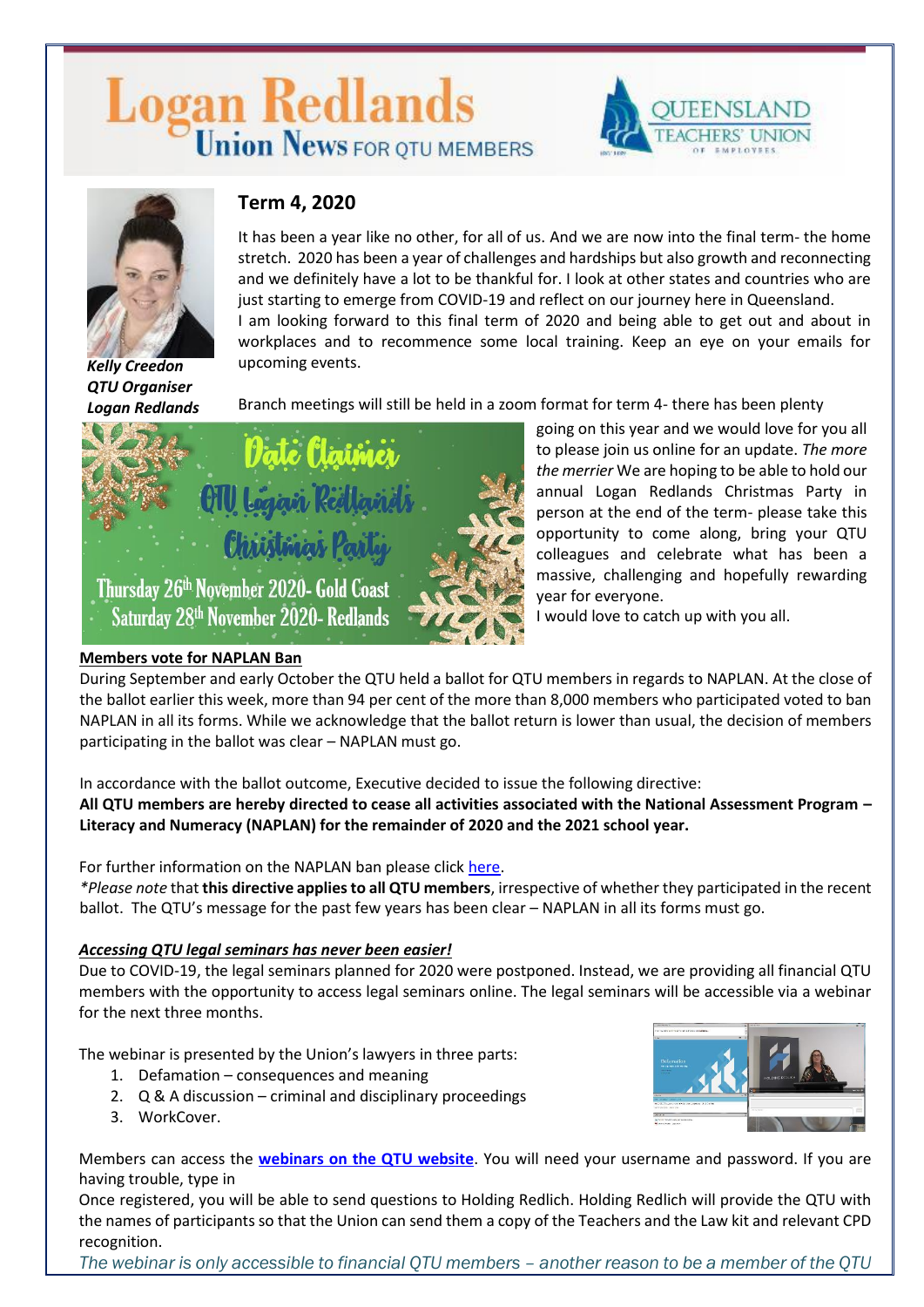

ENC

 $OCCIV$ EXC workload

Enough!

Francah to.

Enough to.

 $a$ ah  $t$ o...

**PARTICULARE PARKE** 

ccuvationa

 $s_{\text{t}res_{\text{s}}}$ 

Assertiveness Month (WWAM), a time for members to come together and discuss issues in preparation for the next school year.

August State Council saw the launch of Enough!, a WWAM action designed to to highlight the importance of reclaiming work-life balance,

In the lead up to our WWAM in November, visit the QTU website and download your own workload reduction Enough! card. Then:

*Think* of a small action to reclaim work-life balance that you and your colleagues can support each other with

**Write** the action on the back of your Enough! card, and check in with each other.

*Send* a photo of your Enough! card to [workload@qtu.asn.au](mailto:workload@qtu.asn.au)

#### **Workload reduction**

In the [last Newsflash of Term 3,](https://www.qtu.asn.au/application/files/4415/9858/5152/Nflash_37-20.pdf) the QTU provided a comprehensive summary of the initial outcomes of agreement between Union and the Queensland Government in relation to workload reduction.

Importantly, this agreement is a starting point to address workload. It is not the final position and there is still considerable work to be done; however, it is worth reflecting on the potential impact these measures will have on teacher and school leader workload. If you are fortunate enough to work in a school where these strategies are already the norm, you may not notice a significant reduction to your workload, but for many of our colleagues they will make a really big difference!

Having said that, this initial agreement is nothing more than words on a page if the strategies are not enacted in schools. It is the participation and activism of members in schools that enlivens such strategies. I am one person, advocating for 90 Logan, Redlands and Gold Coast schools and more than 4,000 QTU members; we have to remember that the Union's strength lies in the collective, not the Organisers and Officers. So please, take the time to read the initial agreement to reduce workload and ensure that all elements are being implemented at your school. If they are not, the first thing to do is raise the matter at the local level, which can be done directly with the school leadership or the school-based Reps.

#### **LCC- suggested topics, Term 4 2020**

Every school is required to have an LCC if you have more than 20 employees. The LCC is the local consultative committee, a union/management committee responsible for effective change management within the school. How this is achieved is inherent in its name – through consultation. To assist admin and QTU members, we have created an example program with suggested topics. Some suggested topics for 2020 are below to assist schools. Further information can be accessed via our guides located [here.](https://www.qtu.asn.au/qtu-guides)



- Establish/review bus and playground duty roster for following year
- Review length and timing of meal breaks for following year
- Conversion of staff to TRS
- Review system of collegial engagement in classrooms
- Review planning processes in school
- Initiation/implementation/ evaluation of workplace reform
- OHS
- I4S proposals
- Establish/review agreed processes re: staff meetings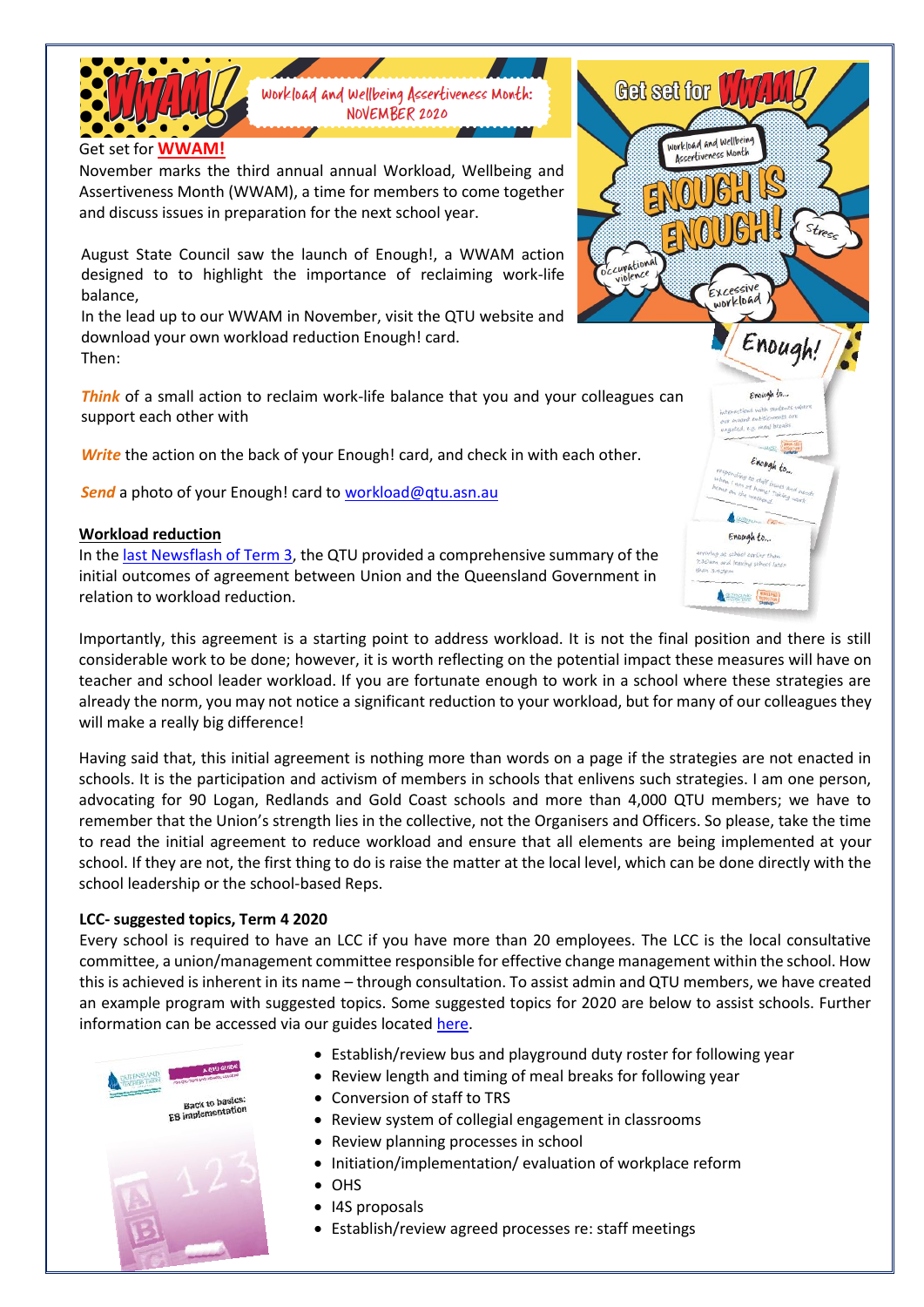#### **QTU occupational violence campaigns- Recognise, Report, Respond resources launched!**

The QTU Occupational Violence Campaign kicked off at August State Council with the launch of the Occupational Violence: Recognise, Report, Respond kit.

The first stage of the campaign is to ensure members know what occupational violence is, how to report it, and what responses should be expected.



*In other words:* 

- *Recognise*
- *Report*
- *Respond.*



In the kit you will find a range of QTU documents, links to training and Department of Education links. In the lead up to WWAM, we are asking members to take a photo with a pledge poster, either on their own or with

their colleagues, to say yes to addressing occupational violence in the workplace: Because work should never hurt! These resources and more are available on the QTU website: [www.qtu.asn.au/occupationalviolence](http://www.qtu.asn.au/occupationalviolence)



#### **Gold Coast Golf Day**

In addition to leading one of the largest schools on the Coast, Executive Principal and QTU Principal Union Rep Chris Capra organises the annual Gold Coast Golf Day. Thanks to Chris, well over 100 members enjoyed a wonderful day of golf at Palm Meadows on Tuesday 22 September. Check out some of the fun in the sun and pop a reminder in your calendar for September 2021…





#### **Virtual Teach Queensland Career Fair**

In September the DoE held their very first 'Virtual Career Fair' where we spent the day with over 800 graduates and teachers who were looking at career opportunities and talking all things QTU. A very different experience to being at the convention centre but we had a blast doing it!

#### **TUH Massages and Coffee Vans**

The QTU community knows the struggle that teachers sometimes face in finding other communities that "get it". Teaching is a unique profession. We know that teachers sometimes feel that they have to justify their school holidays, explain that they don't just work 9 to 3, and often tend to run in friendship circles of other teachers because it's hard to fully explain how all-encompassing and complex the job can be.

So, when an organisation actually "gets it", and makes a real effort to show teachers that they "get it" – its a breath of fresh air! At the QTU, we were thrilled that our allies over at Teachers' Union Health (TUH) stepped up to genuinely and meaningfully thank teachers for all the extra hours and extremely hard work they put in during the weeks of learning at home. TUH's gift of a free massage to all teacher members was something many teachers really appreciated and made sure they took advantage of!

In our area we have also been partnering up with Teachers Union Health and getting out and about in schools around the region- and I can't think of a better way to do this- Thanks a Latte for everything from TUH! If you see us around, make sure you come down and say Hi!



To find out more about TUH, visit [www.tuh.com.au/qtunwa.](http://www.tuh.com.au/qtunwa)



*Members at Windaroo SS enjoyed an early morning coffee in the lead up to the holidays*